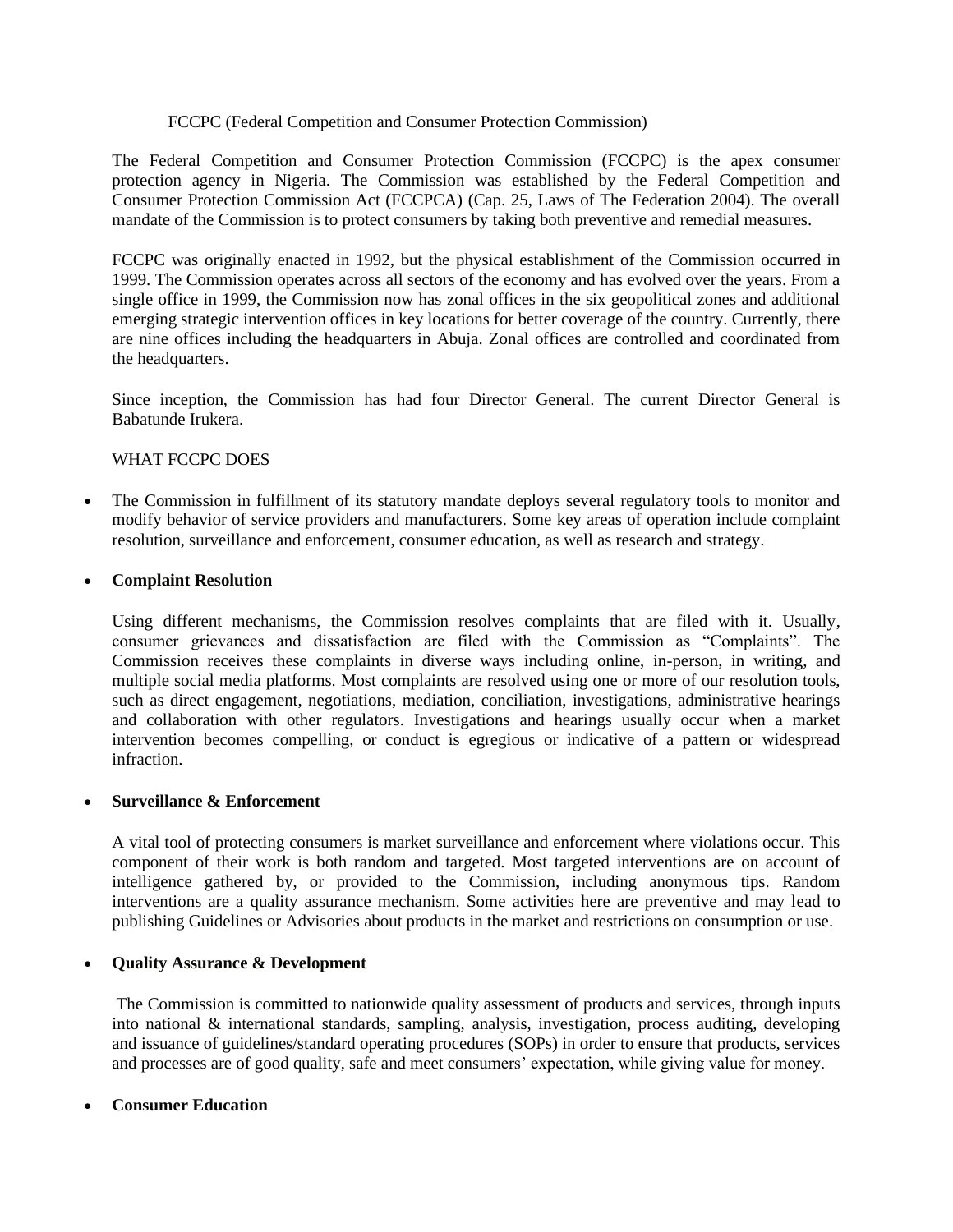A fundamental factor in consumer protection is an educated consumer. As such, the Commission engages in routine and periodic consumer education to inform consumers of their rights, available enforcement mechanisms and how to use the processes. Another vital aspect of consumer education is to provide information about key market developments such as Advisories, Warnings, recalls and similar interventions. The Commission conducts numerous specific and general awareness campaigns.

### • **Research & Strategy**

The Commission engages in domestic and global research about products and services, as well as changing or evolving market trends and consumer behavior. The objectives are to:

- o provide data base for organizational planning purposes on the concept of consumerism;
- o develop strategies for interventions; and
- o Modify existing mechanisms to be more effective and/or efficient.

Research and strategy play a pivotal role in how the Commission accomplishes its mandate and allocates its limited resources.

### FCCPC GOALS

- 1. Ensure that producers and service providers and their patrons mutually respect their commercial and social contracts.
- 2. Diminish to the barest minimum incidents of consumer aggravation and frustration.
- 3. Sufficiently protect consumers from hazardous products or injury from consumption of substandard products.
- 4. Promote a quality culture in both processes and final products.
- 5. Engender a marketplace of informed, sophisticated and discriminatory consumers.
- 6. Provide information and be a resource to consumers regarding products, trends and patterns.
- 7. Ensure that service providers and manufacturers make full and frank disclosures of relevant information about their products, or developments with respect to consumption of their products, in a consumer friendly manner which truly guides consumers' choices.
- 8. Ensure that producers and service providers institutionalize appropriate customer care systems including providing information, appropriate support through the acquisition/consumption, and post-acquisition/consumption process.
- 9. Promote the establishment of dedicated customer service apparatus by producers and service providers, including clear, transparent and accessible complaint resolution mechanisms.
- 10. Hold providers and producers accountable to satisfying customers, including serving as a secondary level complaint resolution mechanism.

Source: fccpc.gov.ng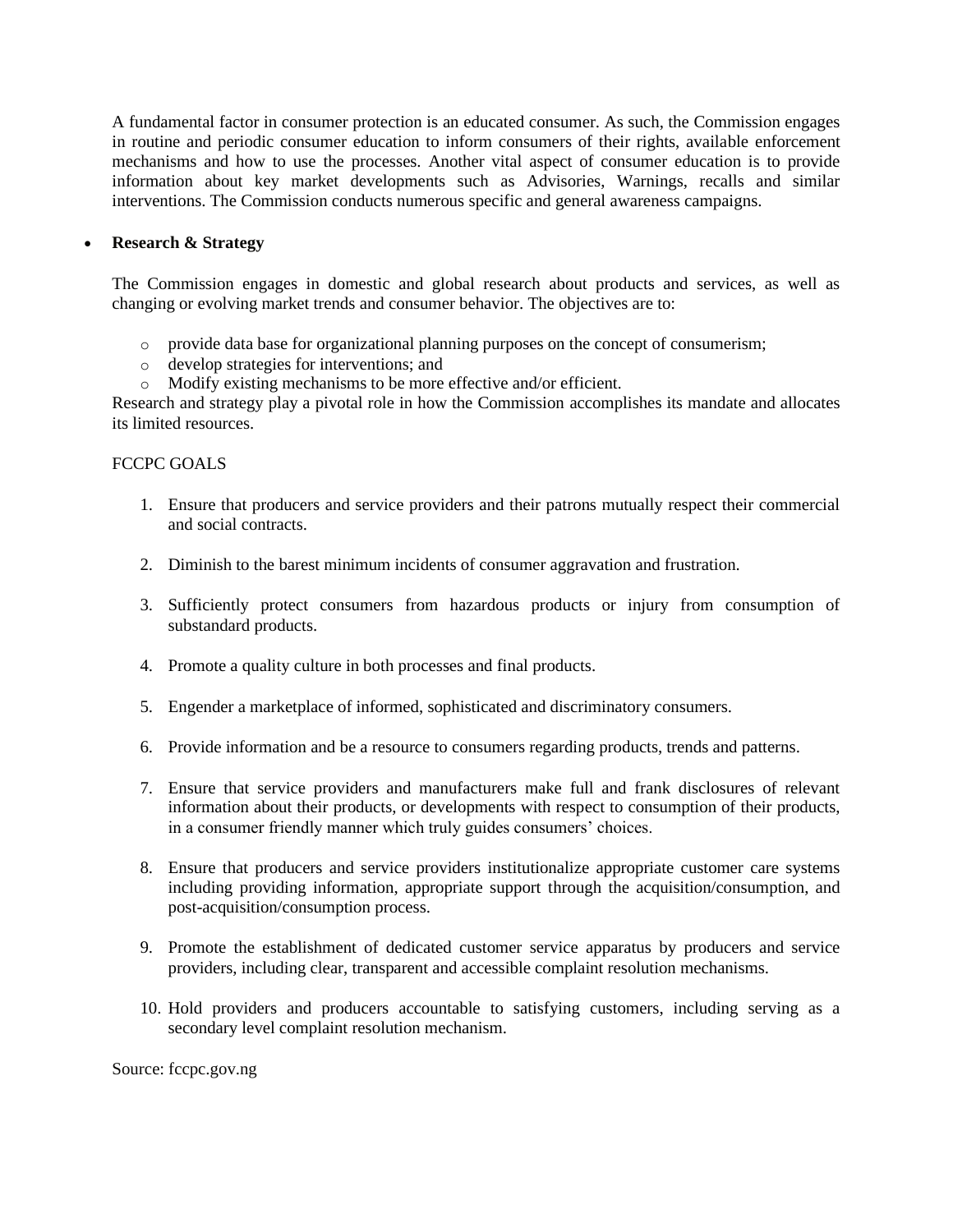### FEDERAL COMPETITION AND CONSUMER PROTECTION ACT, 2018

### A Bill

For An Act to repeal the Consumer Protection Act Cap C25, Laws of the Federation of Nigeria, 2004, establish the Federal Competition and Consumer Protection Commission and Competition and Consumer Protection Tribunal for the development and promotion of fair, efficient and competitive markets in the Nigerian economy to facilitate access by all citizens to safe products and secure the protection of rights for all consumers in Nigeria; and for related matters.

### PART I- OBJECTIVES AND SCOPE OF APPLICATION

1. The objectives of this Act are to

(a) Promote and maintain competitive markets in the Nigerian economy;

(b) Promote economic efficiency;

(c) Protect and promote the interests and welfare of consumers by providing consumers with wider variety of quality products at competitive prices;

(d) Prohibit restrictive or unfair business practices which prevent, restrict or distort competition or constitute an abuse of a dominant position of market power in Nigeria; and

(e) Contribute to the sustainable development of the Nigerian economy.

Scope of application

2. (1) except as may be indicated otherwise, this Act applies to all undertakings and all commercial activities within, or having effect within, Nigeria.

(2) This Act also applies to and is binding upon

(a) A body corporate or agency of the Government of the Federation or a body corporate or agency of a subdivision of the Federation, if the body corporate or agency engages in commercial activities;

(b) A body corporate in which a Government of the Federation or government of a State or a body corporate or agency of Government of the Federation or any State or Local Government has a controlling interest where such a body corporate engages in economic activities; and

(c) All commercial activities aimed at making profit and geared towards the satisfaction of demand from the public.

(3) This Act shall apply to conduct outside Nigeria by

(a) A citizen of Nigeria or a person ordinarily resident in Nigeria;

· (b) A body corporate incorporated in Nigeria or carrying on business within Nigeria;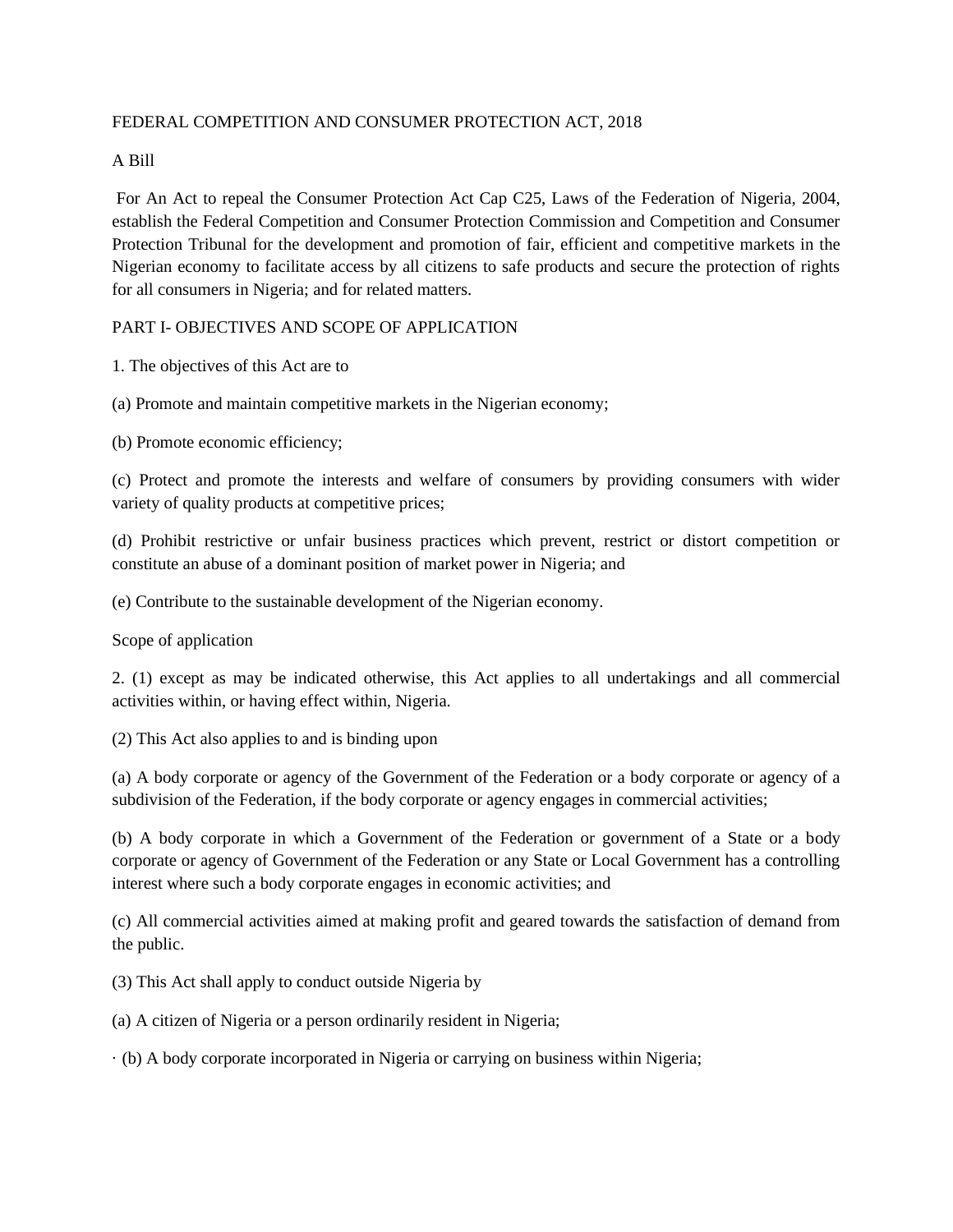(c) Any person in relation to the supply or acquisition of goods or services by that person into or within Nigeria; or

(d) any person in relation to the acquisition of shares or other assets outside Nigeria resulting in the change of control of a business, part of a business or any asset of a business, in Nigeria.

## PART XV- CONSUMERS' RIGHTS

114. (1) The producer of a notice, document or visual representation that is required under this Act or any other law, to be produced, provided or displayed to a consumer must produce, provide or display that notice, document or visual representation

(a) in the prescribed form, if any, for that notice, document or visual representation; or

(b) in plain language, if no form has been prescribed for that notice, document or visual representation.

(2) For the purposes of this Act, a notice, document or visual representation is in plain language if it is reasonable to conclude that an ordinary consumer of the class of persons for whom the notice, document or visual representation is intended, with average literacy skills and minimal experience as a consumer of the relevant goods or services, could be expected to understand the content, significance, and import of the notice, document or visual representation without undue effort, having regard to

(a) the context, comprehensiveness and consistency of the notice, document or visual representation;

(b) the organization, form and style of the notice, document or visual representation;

(c) the vocabulary, usage and sentence structure of the notice, document or visual representation; and

(d) the use of any illustrations, examples, headings or other aids to reading and understanding.

(3) The Commission may publish guidelines on methods for assessing whether a notice, document or visual representation satisfies the requirements of subsections (1) and (2).

115. (1) An undertaking shall not display any goods or services for sale without adequately displaying to the consumer a price of those goods or services.

(2) For the purposes of this subsection, a price is adequately displayed to a consumer if, in relation to any particular goods or services, a written indication of the price, expressed in the currency of the Federal Republic of Nigeria, is annexed or affixed to, written, printed, stamped or located upon, or otherwise applied to the goods or services or to any band, ticket, covering, label, package, reel, shelf, or other thing used in connection with the goods or services, or on which the goods or services are mounted for display or exposed for sale, or published in relation to the goods or services in a catalogue, brochure, newspaper, circular or similar publication available to the consumer, or to the public generally.

(3) An undertaking shall not require a consumer to pay a price for any goods or services higher than the displayed price for those goods or services, or if more than one price is concurrently displayed, higher than the lower or lowest of the prices so displayed.

116. (1) For the purposes of this section, a trade description is applied to goods if it is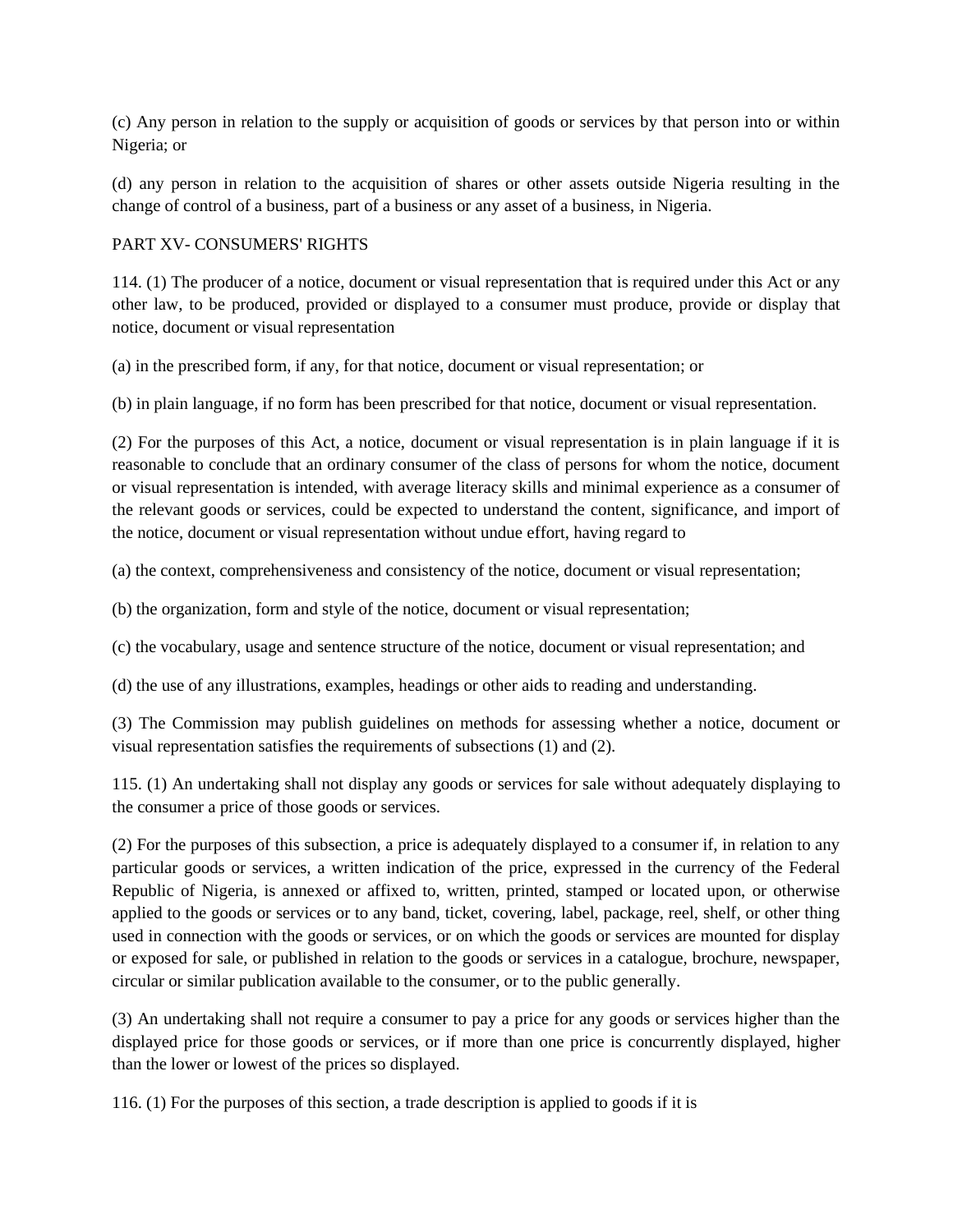(a) applied to the goods, or to any covering, label or reel in or on which the goods are packaged, or attached to the goods;

(b) displayed together with, or in proximity to, the goods in a manner that is likely to lead to the belief that the goods are designated or described by that description; or

(c) is contained in any sign, advertisement, catalogue, brochure, circular, wine list, invoice, business letter, business paper, or other commercial communication on the basis of which a consumer may request or order the goods.

(2) An undertaking shall not knowingly apply to any goods a trade description that is likely to mislead consumers as to any matter implied or expressed in that trade description or alter, deface, cover, remove or obscure a trade description or trade mark applied to any goods in a manner calculated to mislead consumers.

(3) An undertaking shall not supply, offer to supply or display any goods if the undertaking knows, reasonably could determine, or has reason to suspect, that

(a) a trade description applied to those goods is likely to mislead consumers as to any matter implied or expressed in that trade description; or

(b) a trade description or trade mark applied to those goods has been altered.

117. An undertaking that offers or agrees to supply, or supplies, any goods that have been used or are second-hand or have been re-conditioned, re-built or re-made, must apply a conspicuous notice to those goods stating clearly that they have been used or are second-hand or have been re-conditioned, re-built or re-made.

118. Except where it is impracticable to do so, an undertaking shall provide a written record of each transaction to any consumer to whom goods or services are sold or supplied, and include in that record at least

(a) the undertaking's full name, or registered business name;

(b) the address of the premises at which, or from which, the goods or services were sold or supplied;

- (c) the date on which the transaction occurred;
- (d) a name or description of any goods or services supplied or to be supplied;
- (e) the unit price of any particular goods or services supplied or to be supplied;
- (f) the quantity of any particular goods or services supplied or to be supplied;
- (g) the total price of the transaction, before any applicable taxes;
- (h) the amount of any applicable taxes; and
- (i) the total price of the transaction, including any applicable taxes.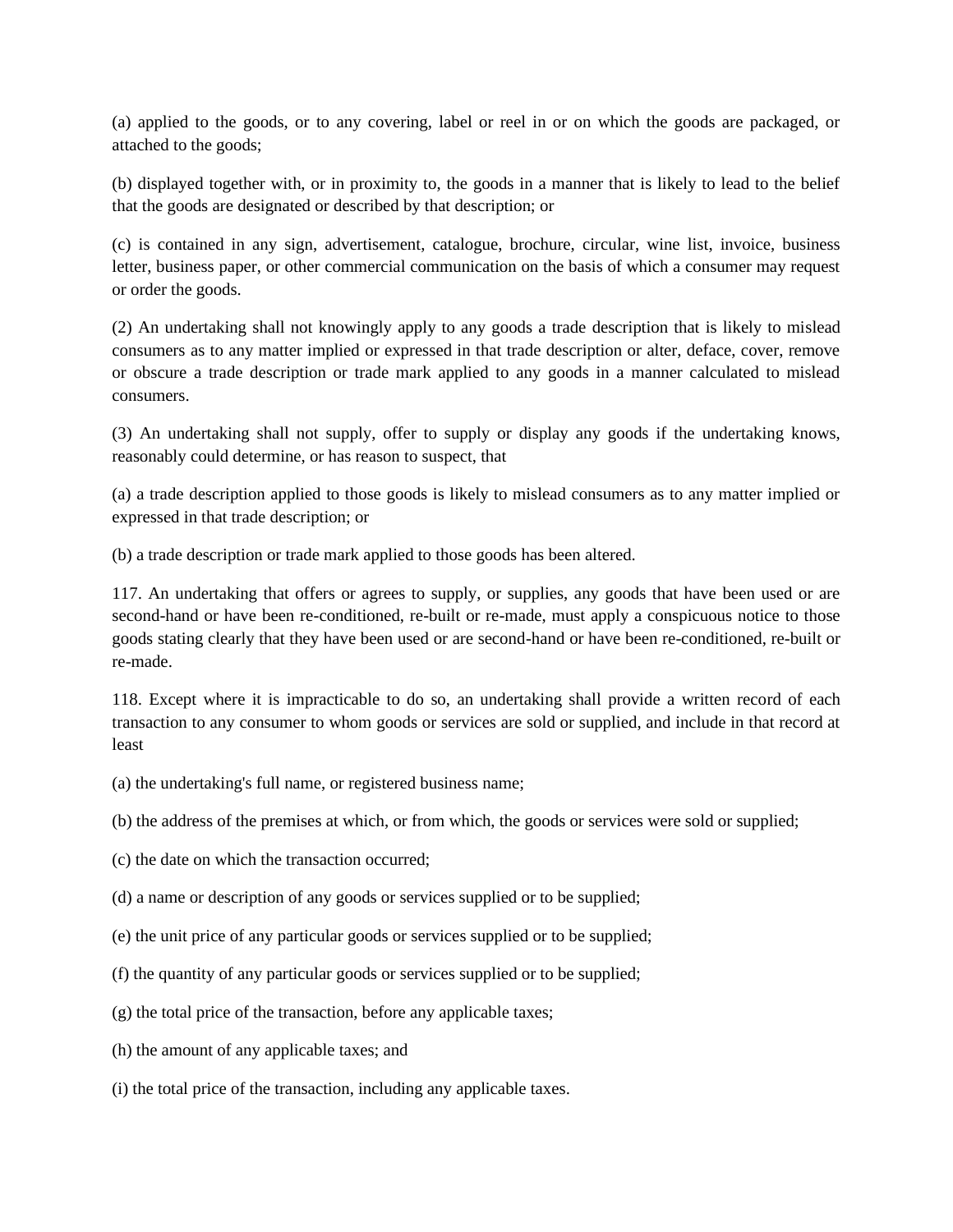119. An undertaking shall not require, as a condition of offering to supply or supplying any goods or services, or as a condition of entering into an agreement or transaction, that a consumer shall

(a) purchase any other particular goods or services from that undertaking,

(b) enter into an additional agreement or transaction with the same undertaking or a designated third party, or

(c) agree to purchase any particular goods or services from a designated third party, unless the undertaking can demonstrate that the convenience to the consumer in having those goods or services bundled outweighs the limitation of the consumer's right to choice, or that the bundling of those goods or services results in economic benefit for the consumer.

120. (1) A consumer shall have the right to cancel any advance booking, reservation or order for any goods or services, subject to a reasonable charge for cancellation of the order or reservation by the supplier or service provider.

(2) For the purpose of this section, a charge is unreasonable if it exceeds a fair amount in the circumstances, having regard to

(a) the nature of the goods or serv1ces that were reserved, booked or ordered;

(b) the length of notice of cancellation provided by the consumer;

(c) the reasonable potential for the supplier or service provider, acting diligently, to find an alternative consumer between the time of receiving the cancellation notice, and the time of the cancelled reservation, booking or order; and

(d) the general practice of the relevant industry.

(3) A supplier or service provider may not impose any cancellation fee m respect of a booking, reservation or order if the consumer is unable to honor the booking, reservation or order because of the death or hospitalization of the person for whom, or for whose benefit the booking, reservation or order was made.

121. (1) Notwithstanding any statement or notice to the contrary, a consumer or potential consumer is not responsible for any loss or damage to any goods displayed by a supplier, unless the loss or damage results from action by the consumer amounting to gross negligence or recklessness, malicious behaviour or criminal conduct.

(2) Where goods are displayed in or sold from open stock, a consumer has the right to select or reject any particular item from that stock before completing the transaction.

(3) Where a consumer has agreed to purchase goods solely on the basis of a description or sample, or both provided by the supplier, the goods delivered to the consumer shall in all material respects and characteristics, correspond to that which an ordinary alert consumer would have been entitled to expect based on the description, or on a reasonable examination of the sample, as the case may be.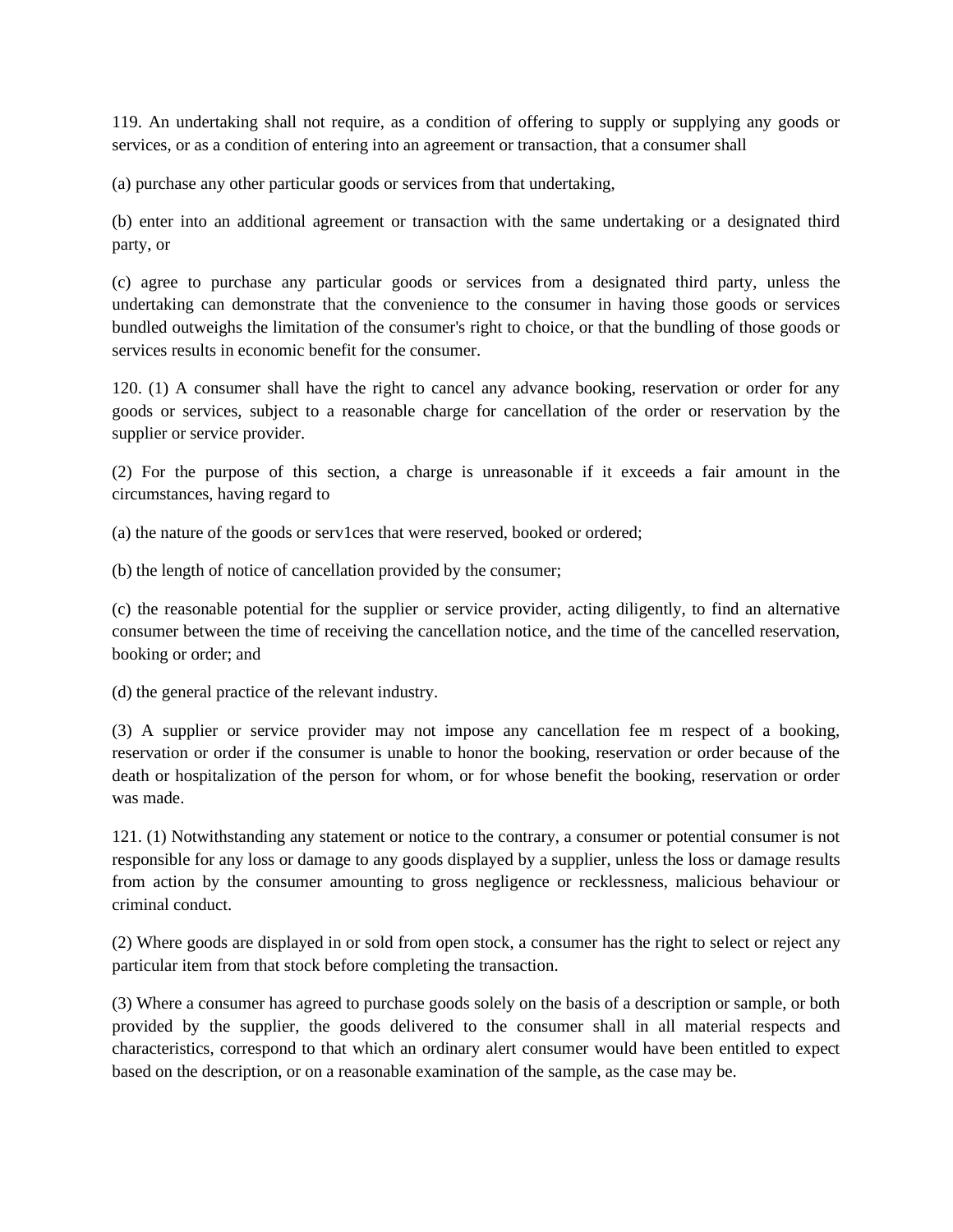( 4) Where the supply of goods is by sample, as well as by description, it is not sufficient that any of the goods correspond with the sample, if the goods do not also correspond with the description.

122. In addition to the consumer's right to return unsafe or defective goods under any law or enactment, the consumer may return goods to the supplier and receive a full refund of any consideration paid for those goods, if the supplier has delivered

(a) goods intended to satisfy a particular purpose communicated to the supplier and within a reasonable time after delivery to the consumer, the goods have been found to be unsuitable for that particular purpose; or

(b) goods that the consumer did not have an opportunity to examine before delivery, and the consumer has rejected delivery of the goods within a reasonable time after delivery to the consumer for the reason that the goods do not correspond with description, sample or that they are not of the type and quality reasonably contemplated in the sales agreement.

123. (1) A producer, importer, distributor, retailer, trader or service provider shall not, in pursuance of trade and for the purpose of promoting or marketing, directly or indirectly, goods or services make any representation to a consumer

(a) in a manner that is likely to imply any false or incorrect representation concerning those goods or services;

(b) that is reasonably misleading or likely to be misleading in any material respect concerning those goods and services;

(c) in a manner that is erroneous, fraudulent or deceptive in any way, including in respect of

(i) the nature, properties, advantages or uses of the goods or services,

(ii) the manner in, or conditions on, which those goods or services may be supplied,

(iii) the price at which the goods or services may be supplied, or the existence of, or relationship of the price to, any previous price, or competitor's price for comparable or similar goods or services,

(iv) the sponsoring of any event, or

(v) any other material aspect of the goods or services;

(d) in the form of a statement, warranty or guarantee of performance, efficacy or length of life of products that is not based on an adequate and proper test of the goods or services, the proof of which lies on the person making the representation;

(e) in a form that purports to be a warranty or a guarantee of any goods or services, or a promise to replace, maintain or repeat an article or any part thereof or to repeat or continue the service until it has achieved a specified result, if the form of purported warranty, guarantee or promise is materially misleading or there is no reasonable prospect that it will be carried out;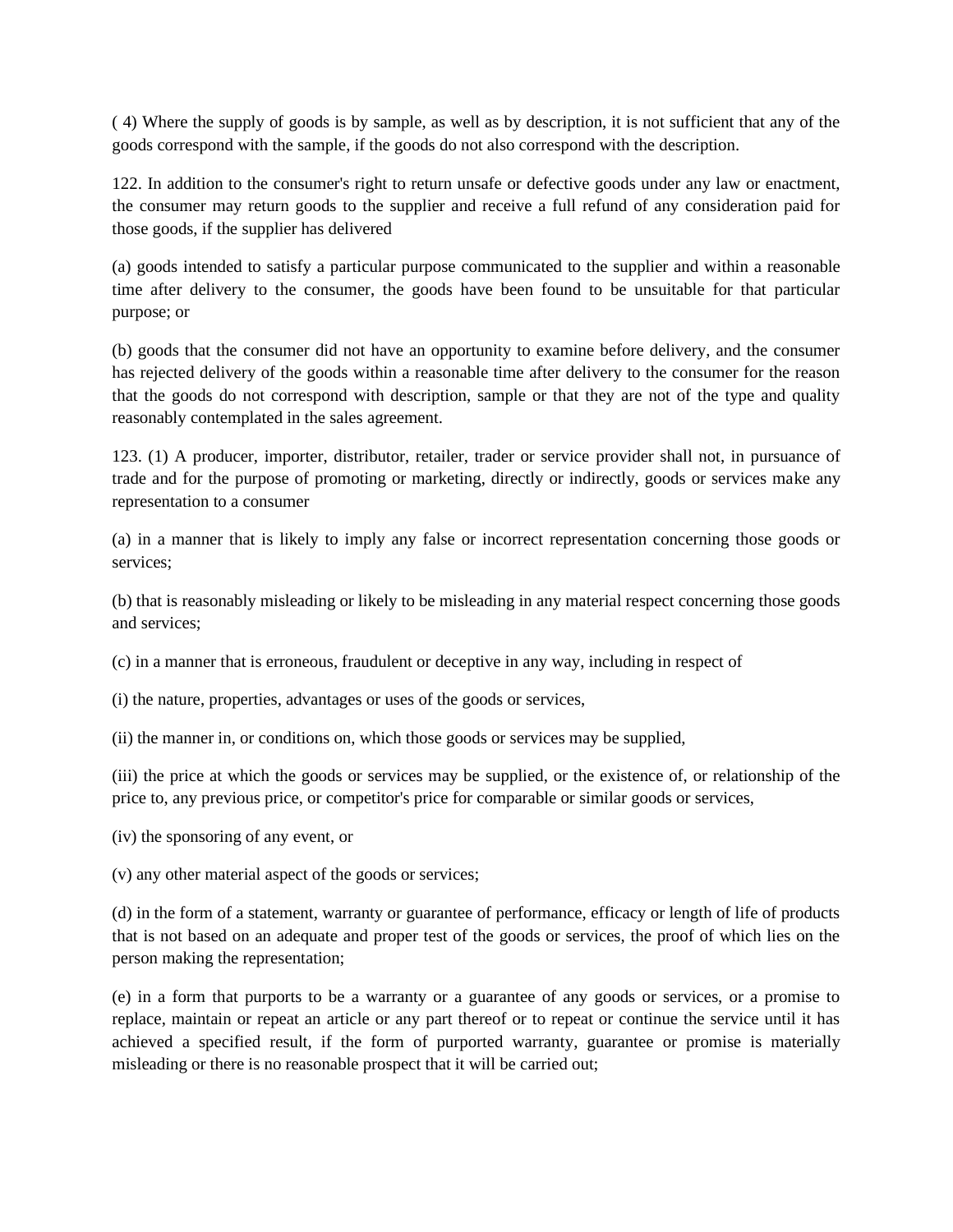(f) to falsely represent to the public in the form of a statement, warranty or guarantee that services are of a particular kind, standard, quality or quantity, or are supplied by any particular undertaking or any undertaking of a particular trade, qualification or skill;

(g) that is materially a misleading representation to the public concerning the price at which particular goods or services or like goods or services have been, are or will be ordinarily supplied.

(2) For the purpose of this Act, the following types of representations shall be deemed to be made to the public by, and only by, the undertaking who caused it to be expressed, made or contained, that is to say, a representation that is

(a) expressed on goods or services offered or displayed for sale;

(b) expressed on anything attached to, inserted in or accompanying goods offered or displayed for sale, their wrapper or container, or anything on which the goods are mounted for display or sale;

(c) expressed on a display in the place where the goods or services are sold;

(d) made in the course of selling goods or serv1ces to the ultimate consumer; or

(e) contained in or on anything that is sold, sent, delivered, transmitted or in any other manner made available to a member of the public.

(3) Where the undertaking referred to in subsection (2) is outside Nigeria, the representation shall be deemed to be made

(a) in a case described in subsection (2) (a), (b) or (e), by the undertaking that imported the goods or services; and

(b) in the case described in subsection (2) (c), by the undertaking that imported the display into Nigeria.

124. ( 1) An undertaking or any person acting on its behalf shall not use physical force, coercion, undue influence or pressure, harassment, unfair tactics or any other similar conduct against any person in connection with

(a) marketing of any goods or services;

(b) supply of goods or services to a consumer;

(c) negotiation, conclusion, execution or enforcement of an agreement to supply any goods or services to a consumer;

(d) demand for, or collection of, payment for goods or services by a consumer; or

(e) the conduct of a legitimate business transaction.

(2) In addition to any conduct contemplated in subsection (1), an undertaking or any person acting on its behalf shall not knowingly to take advantage of the fact that a potential consumer was substantially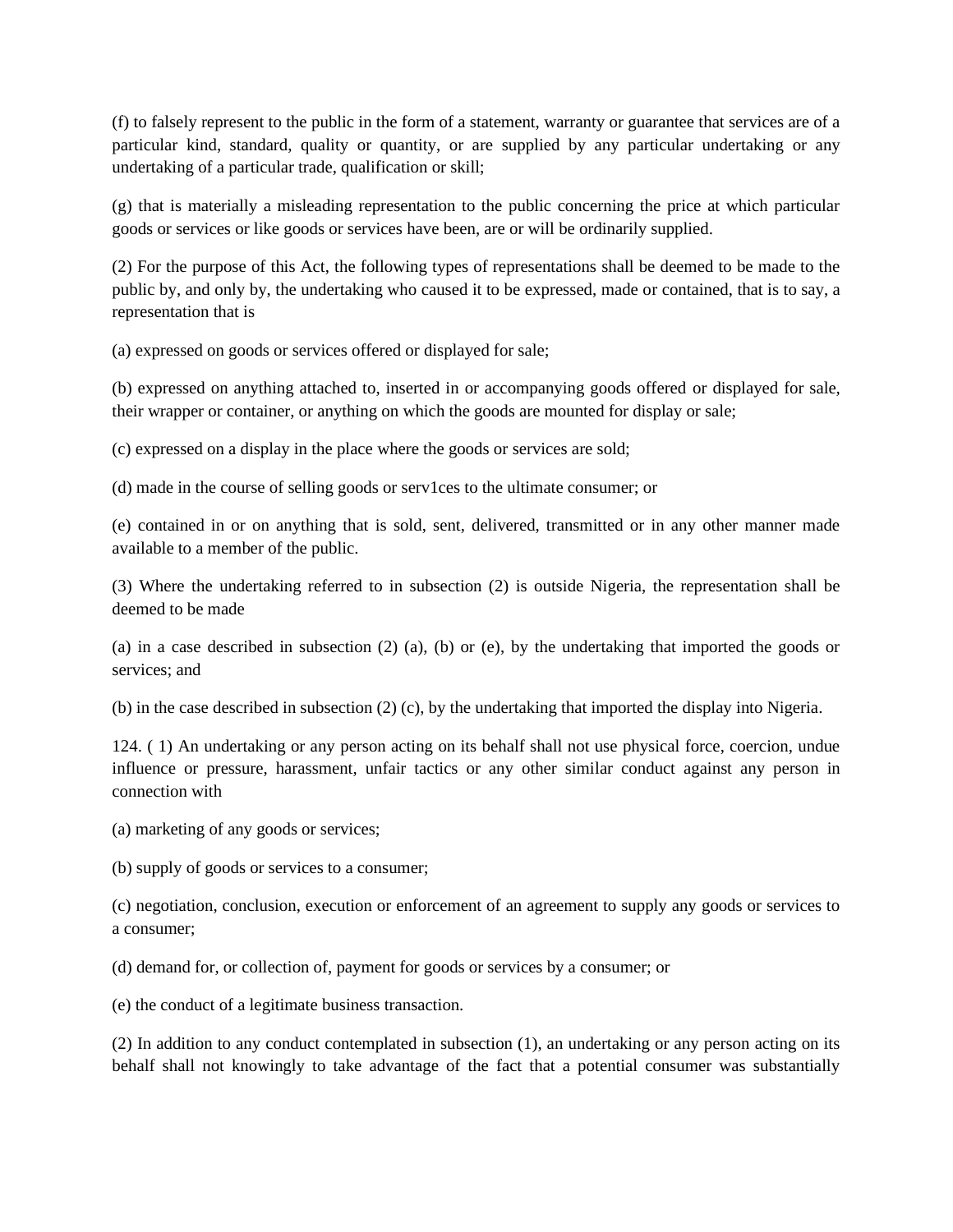unable to protect the consumer's own interests because of physical or mental disability, illiteracy, ignorance, inability to understand the language of an agreement, or any other similar factor.

125. (1) where in the marketing of any goods or services an undertaking or any person acting on its behalf by words or conduct

(a) directly or indirectly expresses or implies a false, misleading or deceptive representation concerning a material fact to a consumer or prospective consumer, or

(b) fails to correct an apparent misapprehension on the part of a consumer or prospective consumer, amounting to a false, misleading or deceptive representation or permit or require any other person to do so, the undertaking is liable for damages to any person damaged, and shall be ordered to make monetary restitution.

(2) A person acting on behalf of a supplier of any goods or services shall not

(a) falsely represent that the person has any sponsorship, approval or affiliation, or

(b) engage in any conduct that the supplier is prohibited from engaging in under subsection (1).

126. (1) An undertaking shall not, for the purpose of promoting, directly or indirectly, the supply or use of any goods or services or any business interest, make a representation to the public that a test as to the performance, efficacy or length of life of the goods or services has been made by any person or publish a testimonial with respect to the products, unless it can establish the matters specified in subsection (2).

(2) The matters referred to in subsection (1) are

(a) that the representation or testimonial was previously made or published by the person by whom the test was made or the testimonial was given, as the case may be; or

(b) that before the representation or testimonial was made or published, it was approved and permission to make or publish it was given in writing by the person who made the test or gave the testimonial, as the case may be, and it accords with the representation or testimonial previously made, published or approved.

127. (1) An undertaking shall not

(a) offer to supply, supply, or enter into an agreement to supply, any goods or services at a price that is manifestly unfair, unreasonable or unjust, or on terms that are unfair, unreasonable or unjust;

(b) market any goods or services, or negotiate, enter into or administer a transaction or an agreement for the supply of any goods or services, in a manner that is unfair, unreasonable or unjust; or

(c) require a consumer, or other person to whom any goods or services are supplied at the direction of the consumer, to waive any rights, assume any obligation, or waive any liability of the undertaking, on terms that are unfair, unreasonable or unjust, or impose any term as a condition of entering into a transaction.

(2) Without limiting the generality of the provision of subsection (1), a transaction or agreement, a term or condition of a transaction or agreement, or a notice to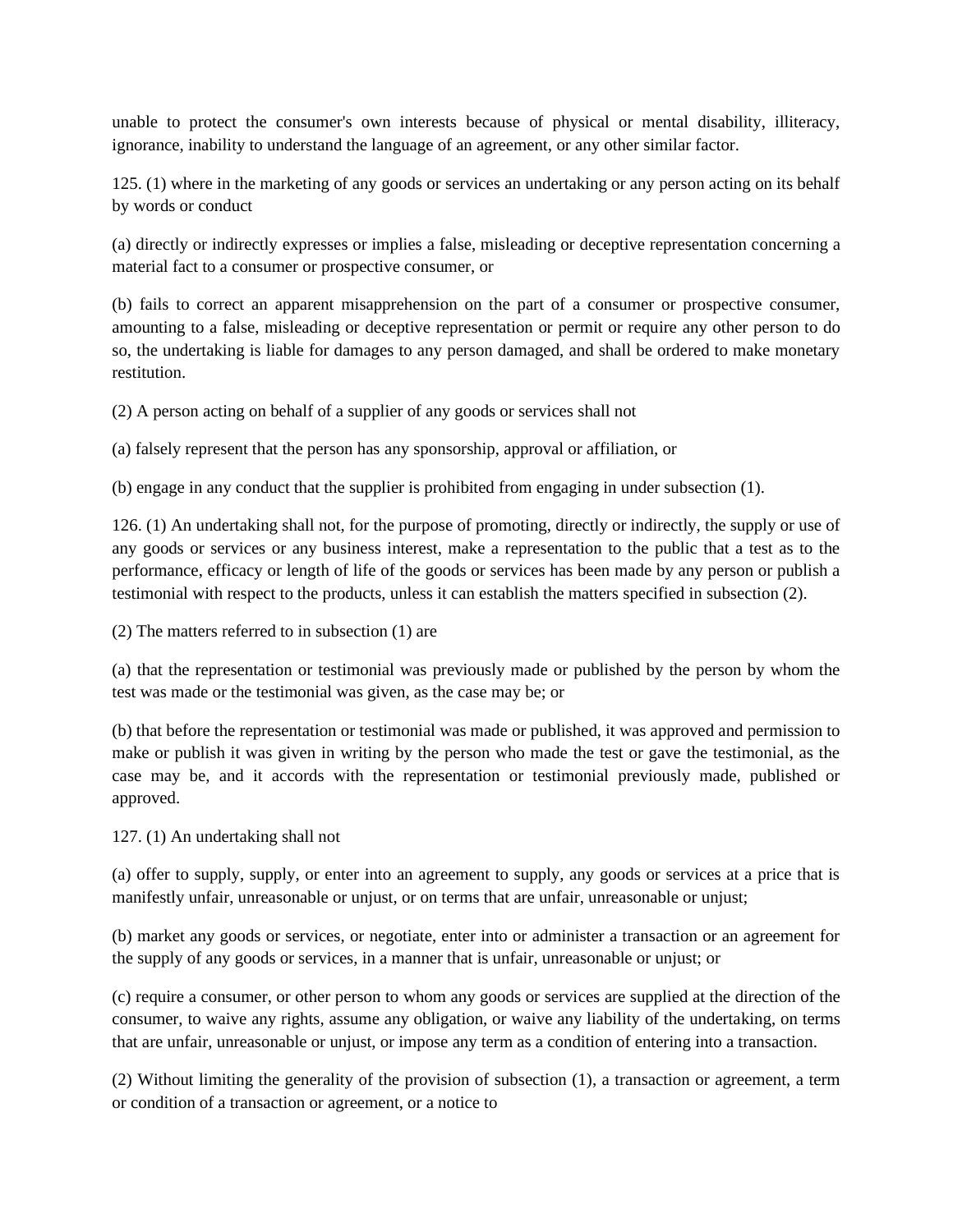which a term or condition is purportedly subject, is unfair, unreasonable or unjust if

(a) it is excessively one-sided in favor of any person other than the consumer or other person to whom goods or services are to be supplied;

(b) the terms of the transaction or agreement are so adverse to the consumer as to be inequitable;

(c) the consumer relied upon a false, misleading or deceptive representation or a statement of opinion provided by or on behalf of the undertaking that supplied the goods or services concerned, to the detriment of the consumer; or

(d) the fact, nature and effect of that term, condition or notice was not drawn to the attention of the consumer.

128. (1) Any notice to consumers or potential consumers, or provision of a consumer agreement, which purports to

(a) limit in any way the risk or liability of an undertaking supplying goods or services or any other person,

(b) constitute an assumption of risk or liability by the consumer,

(c) impose an obligation on the consumer to indemnify an undertaking supplying goods or services or any other person for any cause, or

(d) be an acknowledgement of any fact by the consumer,

shall be drawn to the attention of the consumer m a conspicuous manner and form that is likely to attract the attention of an ordinarily alert consumer having regard to the circumstances.

(2) Before the consumer enters into the transaction, or is required or expected to offer consideration for the transaction or agreement, the consumer shall be given adequate opportunity in the circumstances to receive and comprehend the provision or notice.

129. (1) An undertaking shall not make a transaction or agreement subject to any term or condition if

(a) its general purpose or effect is to defeat the purposes and policy of this Act, mislead or deceive the consumer, or subject a consumer to fraudulent conduct;

(b) it directly or indirectly purports to

(i) waive or deprive a consumer of a right to return defective goods or any right set out in this Act,

(ii) avoid the undertaking's obligation or duty under this Act,

(iii) set aside or override the effect of any provision of this Act,

(iv) authorize the undertaking to do anything that is unlawful under this Act, and

(v) or fail to do anything that is required under this Act;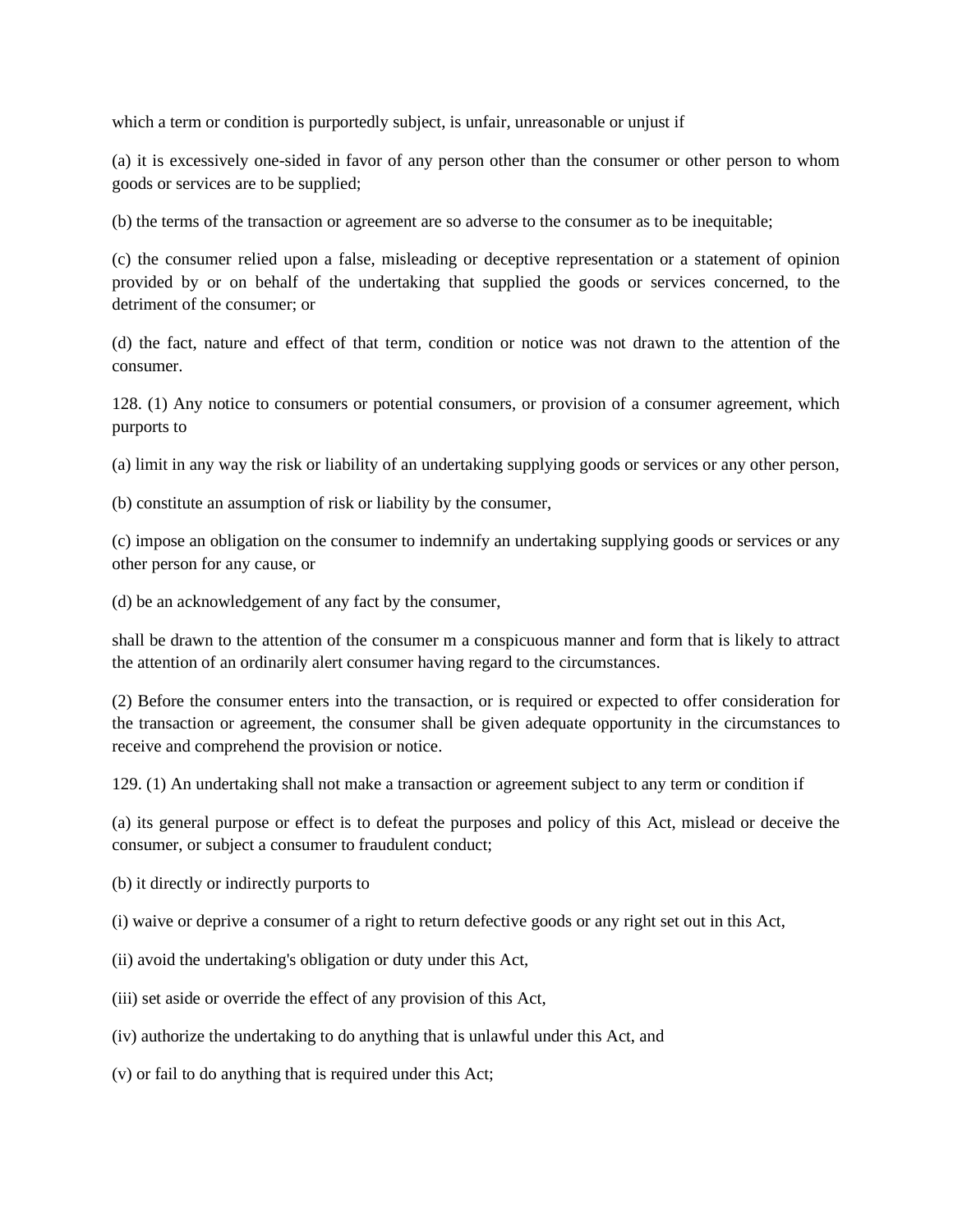(c) it purports to

(i) limit or exempt the undertaking from liability for any loss directly or indirectly attributable to the gross negligence of the undertaking or any person acting for or controlled by the undertaking,

(ii) constitute an assumption of risk or liability by a consumer for the said loss,

(iii) impose an obligation on a consumer to pay for damage, or

(iv) otherwise assume the risk of handling any goods displayed by the supplier;

(d) it falsely expresses an acknowledgment by the consumer that before an agreement was made, no representations or warranties were made in connection with the agreement by the undertaking or a person acting on behalf of the undertaking or the consumer has received goods or services, or a document that is required by this Act to be delivered to the consumer; and

(e) it expresses an agreement by the consumer to

(a) its general purpose or effect is to defeat the purposes and policy of this Act, mislead or deceive the consumer, or subject a consumer to fraudulent conduct;

- (b) it directly or indirectly purports to
- (i) waive or deprive a consumer of a right to return defective goods or any right set out in this Act,

(ii) avoid the undertaking's obligation or duty under this Act,

(iii) set aside or override the effect of any provision of this Act,

- (iv) authorise the undertaking to do anything that is unlawful under this Act, and
- (v) or fail to do anything that is required under this Act;
- (c) it purports to

(i) limit or exempt the undertaking from liability for any loss directly or indirectly attributable to the gross negligence of the undertaking or any person acting for or controlled by the undertaking,

(ii) constitute an assumption of risk or liability by a consumer for the said loss,

- (iii) impose an obligation on a consumer to pay for damage, or
- (iv) otherwise assume the risk of handling any goods displayed by the supplier;

(d) it falsely expresses an a:::knowledgment by the consumer that before an agreement was made, no representations or warranties were made in connection with the agreement by the undertaking or a person acting on behalf of the undertaking or the consumer has received goods or services, or a document that is required by this Act to be delivered to the consumer; and

(e) it expresses an agreement by the consumer to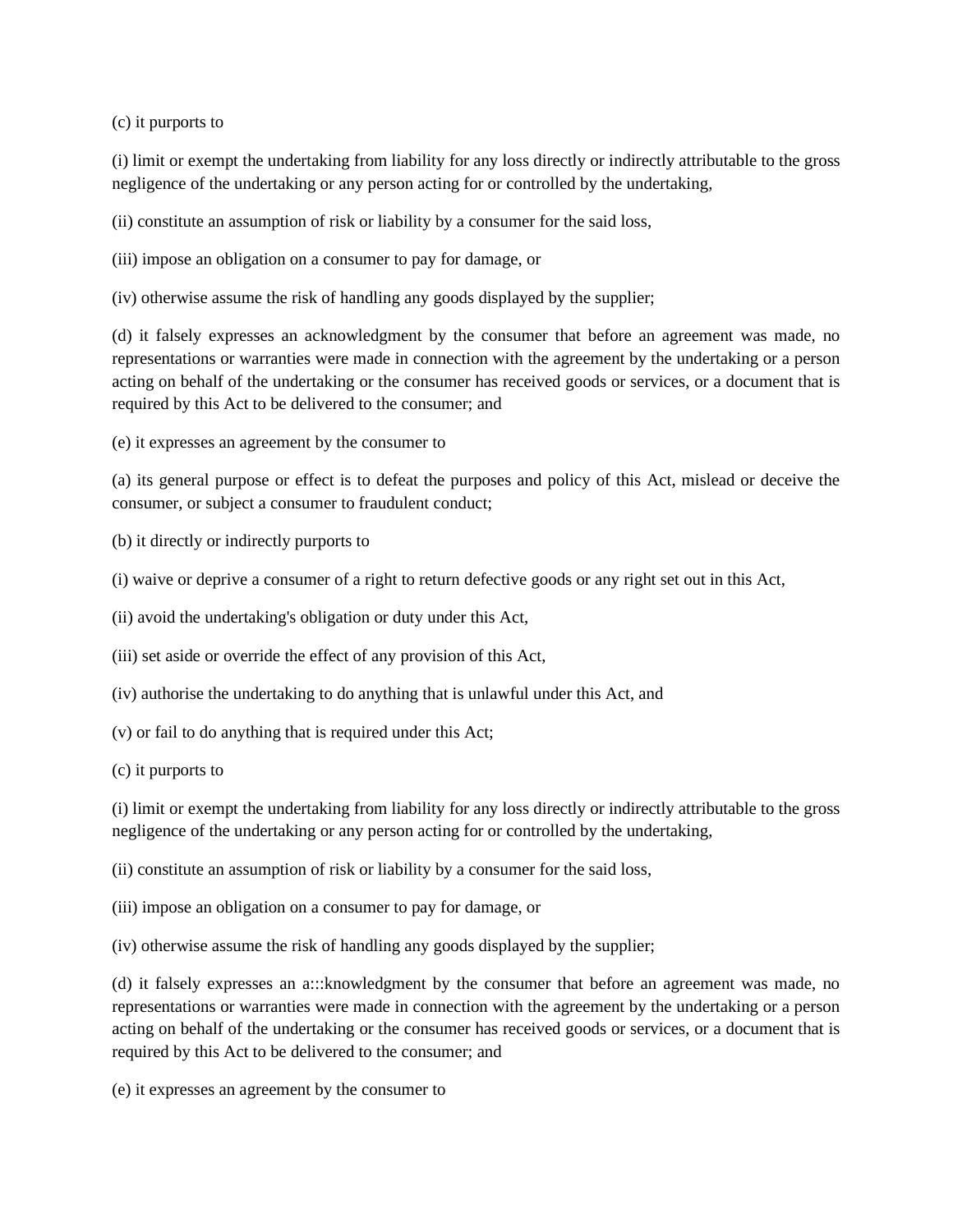(i) deposit with the undertaking, or with any other person at the direction of the undertaking, an identity document, credit or debit card, bank account or automatic teller machine access card, or any similar identifying document or device, and

(ii) provide a personal identification code or number to be used to access an account.

(2) A purported transaction or agreement, provisiOn, term or condition of a transaction or agreement, or notice to which a transaction or agreement is purported to be subject, is void to the extent that it contravenes the provisions of this section.

130. (1) When an undertaking agrees to perform any service for or on behalf of a consumer, the consumer has a right to

(a) the timely performance and completion of those services, and timely notice of any unavoidable delay in the performance of the services;

(b) performance of the services in a manner and quality that reasonable persons are generally entitled to expect;

(c) the use, delivery or installation of goods that are free of defects and of a quality that persons are generally entitled to expect, if the goods are required for the performance of the services; and

(d) the return of any property or control over any property of the consumer in at least as good a condition as it was when the consumer made it available to the undertaking for the purpose of performing the services, having regard to the circumstances of the supply, and any specific criteria or conditions agreed between the undertaking and the consumer before or during the performance of the services.

(2) Where an undertaking fails to perform a service to the standards contemplated in subsection (1 ), the consumer may require the undertaking to either

(a) remedy any defect in the quality of the services performed or goods supplied; or

(b) refund to the consumer a reasonable portion of the price paid for the services performed and goods supplied, having regard to the extent of the failure.

131. (I) Every consumer has a right to receive goods that

(a) are reasonably suitable for the purposes for which they are generally intended;

(b) are of good quality, m good working order and free of defects;

(c) will be useable and durable for a reasonable period of time, having regard to the use to which they would normally be put and to all the surrounding circumstances of their supply; and

(d) comply with any applicable standards set by industry sector regulators.

(2) In addition to the right set out in subsection (1), if a consumer has specifically informed an undertaking of the particular purpose for which the consumer wishes to acquire any goods, or the use to which the consumer intends to apply those goods, and the undertaking ordinarily offers to supply such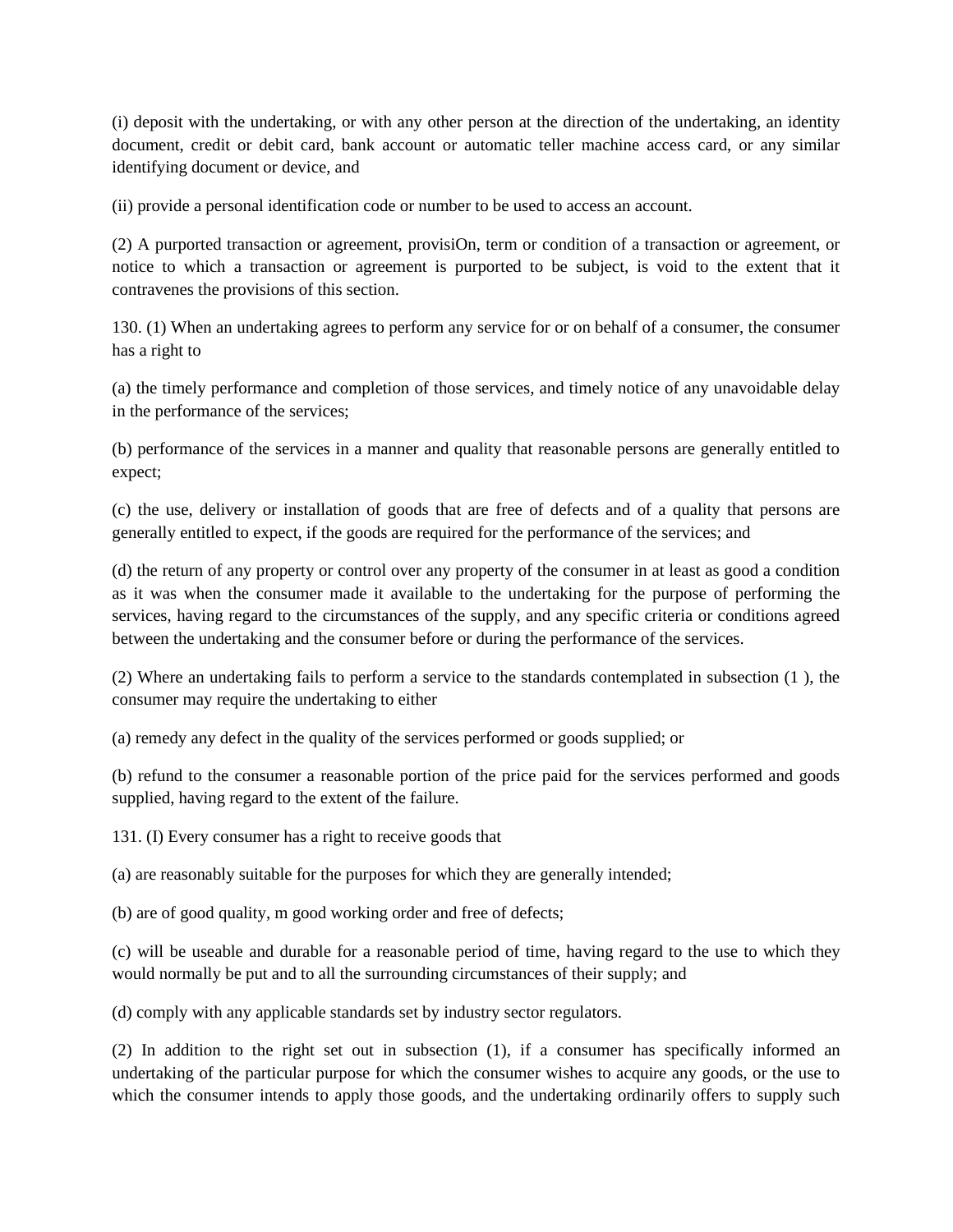goods or acts in a manner consistent with being knowledgeable about the use of those goods, the consumer has a right to expect that the goods are reasonably suitable for the specific purpose that the consumer has indicated.

132. (1) In any transaction or agreement pertaining to the supply of goods to a consumer, there is an implied warranty that the goods shall comply with the requirements and standards contemplated in section 131 (1) and (2) of this Act.

(2) Within three months after the delivery of any goods to a consumer, the consumer may return the goods to the undertaking that supplied those goods, without penalty and at the undertaking's risk and expense, if the goods fail to satisfy the requirements and standards contemplated in section 131 (1) of this Act and the undertaking shall either repair or replace the failed, unsafe or defective goods or refund to the consumer the price paid by the consumer for the goods.

133. (1) The Commission shall promote the development, adoption and application of industry-wide codes of practice providing for effective and efficient systems to

(a) receive notice of consumer complaints or reports of product failures, defects or hazards; the return of any goods because of a failure, defect or hazard personal injury, illness or damage to property caused wholly or partially as a result of a product failure, defect or hazard and other indication of failure, defect or hazard;

(b) monitor the sources of information contemplated in paragraph (a), and analyse the information received with the object of detecting or identifying any previously undetected or unrecognised potential risk to the public from the use of or exposure to those goods;

(c) conduct investigations into the nature, causes, extent and degree of the risk to the public;

(d) notify consumers of the nature, causes, extent and degree of the risk pertaining to those goods; and

(e) if particular goods are unsafe, recall those goods for repair, replacement or refund.

(2) Where the Commission has reasonable grounds to believe that any goods may be unsafe, or that there is a potential risk to the public from the continued use of or exposure to the goods, and the undertaking that produced, distributed or imported those goods has not taken any step required by an applicable code contemplated in subsection (1 ), the Commission, by written notice, may require that undertaking to recall the goods on any term required by the Commission.

# PART XVI - DUTIES OF MANUFACTURERS, IMPORTERS, DISTRIBUTORS AND SUPPLIERS OF GOODS AND SERVICES

134. A manufacturer, importer or distributor of goods shall label or describe the goods m a manner that will be easily traceable to the manufacturer, importer or distributor.

13 5.(1) Upon becoming aware of any unforeseen hazard arising from the use of goods already placed on the market, the manufacturer or distributor of such goods shall notify the general public immediately of such risk or danger and cause such goods to be withdrawn from the market.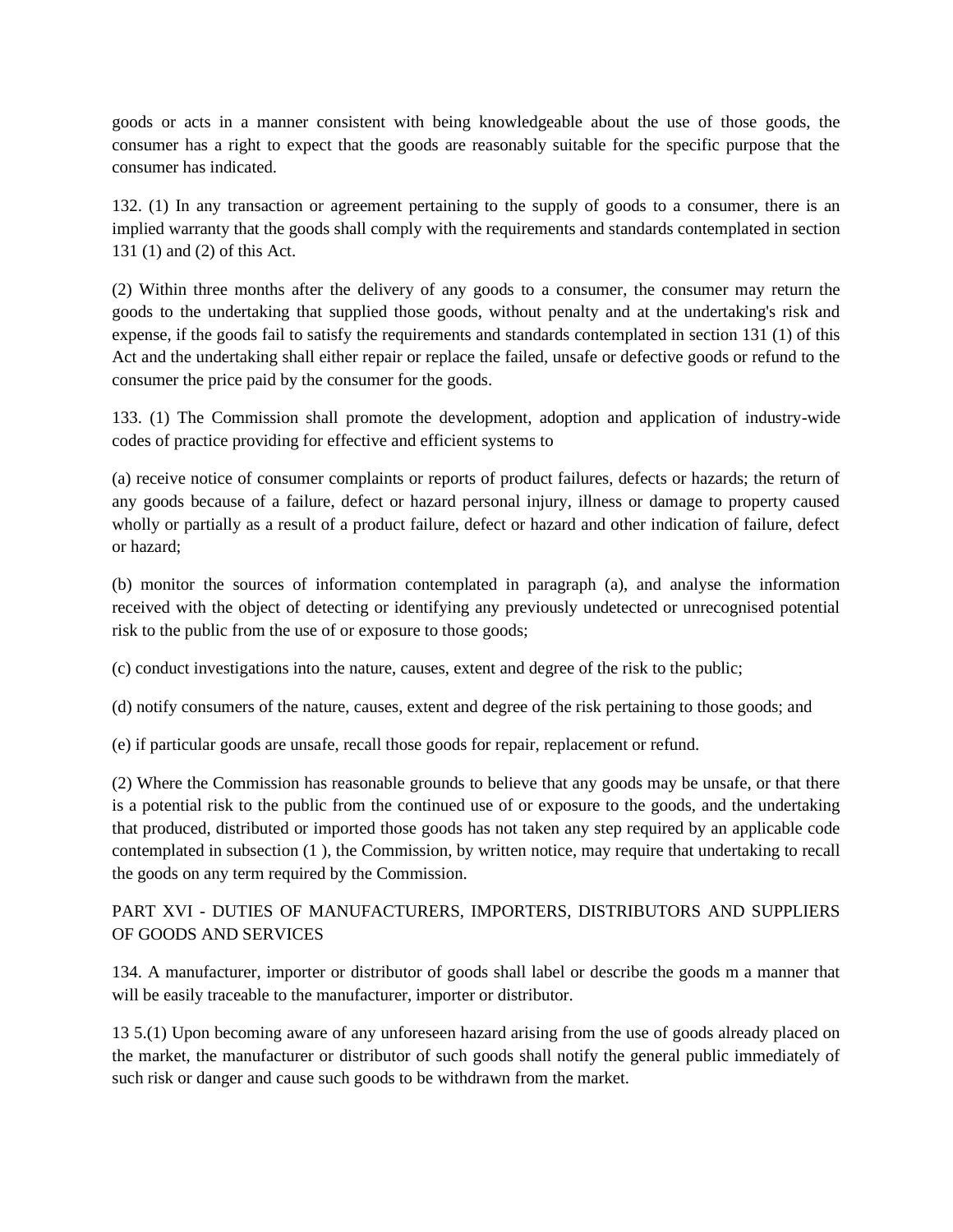(2) An undertaking that violates the provisions of section 134 of this Act or subsection (1) commits an offence and (a) where the undertaking is a natural person, is liable on conviction to imprisonment for a term not exceeding three years or to payment of a fine not exceeding NlO,OOO,OOO.OO or to both the fine and imprisonment; and

(b) where the undertaking is a body corporate, is liable on conviction to a fine not exceeding 1 0% of its turnover in the preceding business year;

(3) In the case of a body corporate referred to in subsection (2) (b), each director of the body corporate is liable to be proceeded against and on conviction dealt with as specified in subsection (2) (a).

( 4) Where a consumer suffers loss or injury by the violation of any person of provisions of section 13 4 of this Act or subsection (1 ), the consumer shall have a right to be awarded compensation by the Commission.

136. (1) Where a damage is caused wholly or partly by defective goods or the supply of a service, the undertaking that supplied the goods or service is liable for the damage.

(2) For the purpose of this Act, damage includes personal injury and damage to the consumer's property.

(3) An unde1iaking that supplied the defective goods or service is liable whether or not the user or consumer bought the goods or service from or entered into any contractual agreement with the undertaking.

(4) A person affected by the defective goods or services has the right to sue under this section.

(5) The liability of any undertaking under this section shall not be excluded or restricted.

137. (1) In the case of goods of a type ordinarily supplied for private use or consumption, where loss or damage arises from the goods proving defective while in consumer use or results from the negligence of an · undertaking concerned in the manufacture or distribution of the goods, liability for the loss or damage cannot be excluded or restricted by reference to any contract term or notice contained in or operating by reference to a guarantee of the goods.

(2) For the purpose of this section

(a) goods are to be regarded as "in consumer use" when a person is using them or has them in his possession for use, otherwise than exclusively for the purposes of a business; and

(b) anything in writing is a guarantee if it contains or purports to contain some promise or assurance (however worded or presented) that defects will be made good by complete or partial replacement, or by repair, monetary compensation or otherwise.

138. (1) Liability for breach of the obligations arising from a seller's implied undertaking as to title not be excluded or restricted by reference to any contract term.

(2) As against a person dealing as a consumer, liability for breach of the obligations arising from seller's implied undertakings as to conformity of goods with description or sample, or as to their quality or fitness for a particular purpose, shall not be excluded or restricted by reference to any contract term.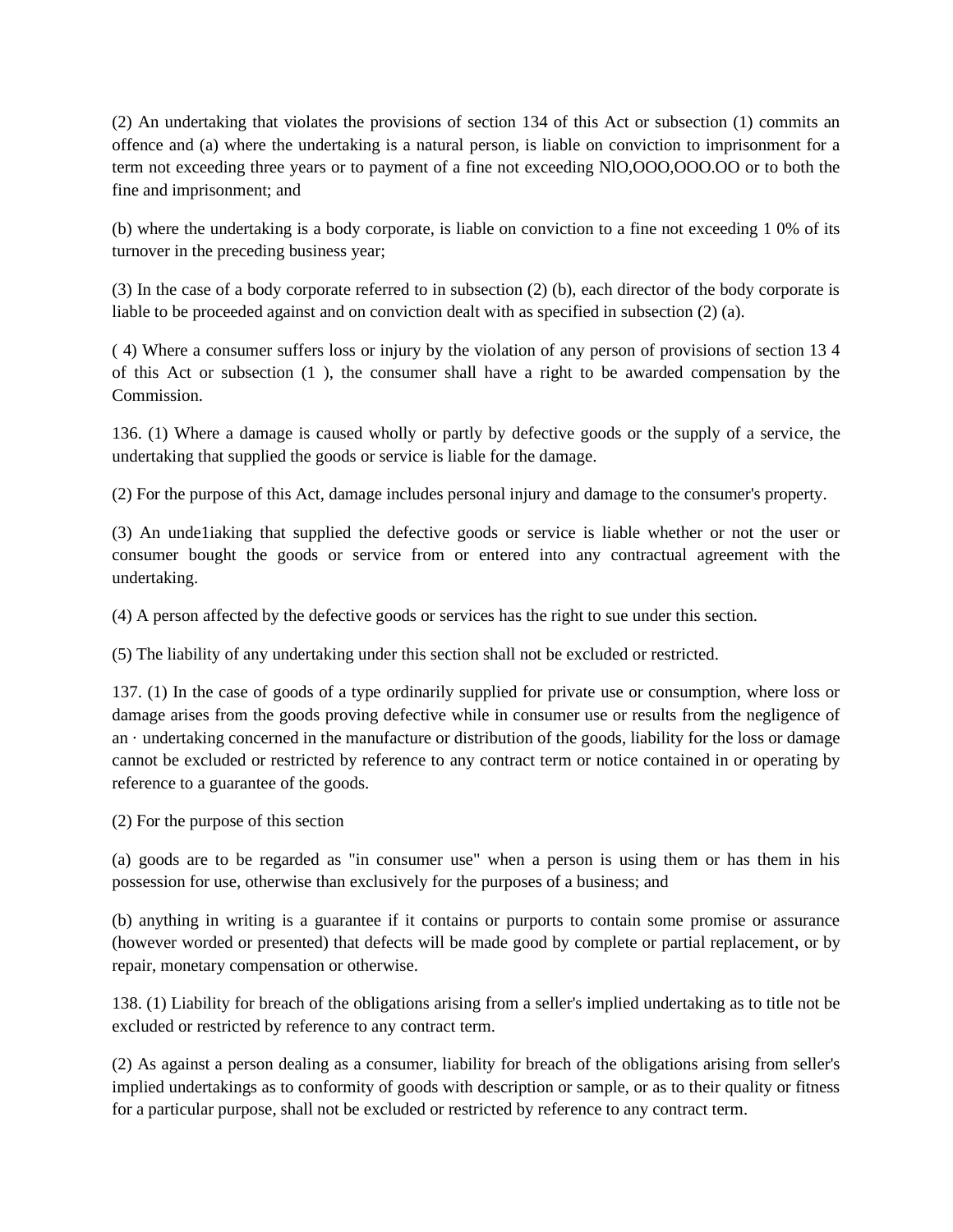(3) As against a person dealing otherwise than as a consumer, the liability specified in subsection (2) may be excluded or restricted by reference to a contract term only if the term satisfies the requirement of reasonableness.

139. (1) Where the possession or ownership of goods pass under or in pursuance of a contract, subsections (2), (3) and ( 4) apply as regards the effect, if any, to be given to contract terms excluding or restricting liability for breach of obligation arising by implication of law from the nature of the contract.

(2) As against a person dealing as a consumer, liability in respect of the goods' correspondence with description or sample or quality or fitness for any particular purpose shall not be excluded or restricted by reference to any contract term.

(3) As against a person dealing otherwise than as a consumer, liability may be excluded or restricted by reference to a contract term only if the term satisfies the requirement of reasonableness.

( 4) Liability in respect of

(a) the right to transfer ownership of the goods or g1ve possession, or

(b) the assurance of quiet possession to a person taking goods pursuant to a contract, shall not be excluded or restricted by reference to any contract term, except if the term satisfies the requirement of reasonableness

140. Where a contract contains a term which excludes or restricts any liability to which a part of a contract may be the subject by reason of any misrepresentation made before the contract was made, or any remedy available to another party to the contract by reason of such a misrepresentation, that term shall have no effect.

141. (1) A person is not bound by any contract term prejudicing or taking away the person's rights arising under, or in connection with, the performance of another contract, so far as those rights extend to the enforcement of another's liability which this Act prevents that other from excluding or restricting.

(2) This Act prevents

(a) the exclusion or restriction of any liability;

(b) making any liability or its enforcement subject to restrictive or onerous conditions;

(c) excluding or restricting any right or remedy in respect of the liability or subjecting a person to any prejudice in consequence of the person pursuing any such right or remedy; and

(d) excluding or restricting rules of evidence or procedure.

(3) An agreement in writing to submit present or future differences to arbitration is not to be treated under this Act as excluding or restricting any liability.

142. (1) A contract is a contract for the supply of a service for the purposes of this Act whether or not goods are also transferred or to be transferred, or bailed or to be bailed by way of hire, under the contract and whatever is the nature of the consideration for which the service is to be carried out.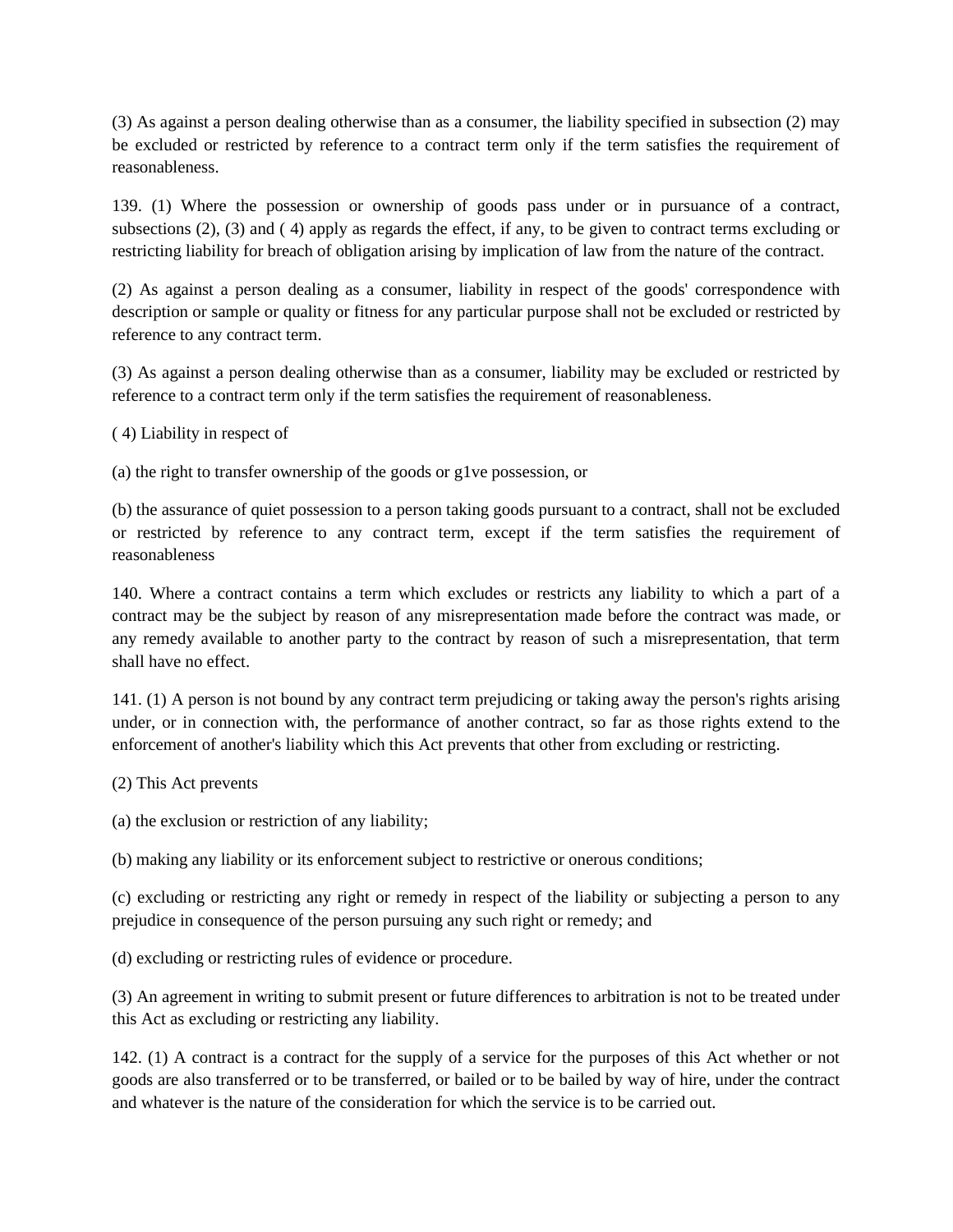(2) For the purpose of this Act, a contract for apprenticeship is not a contract for the supply of a service.

(3) In a contract for the supply of a service where the supplier is acting in the course of a business, there is an implied term that the supplier will carry out the service with reasonable care and skill.

143. Where under a contract for the supply of a service by a supplier acting in the course of a business, the time for the service to be carried out is not fixed by the contract, left to be fixed in a manner agreed by the contract or determined by the course of dealing between the parties, it is implied that the supplier will carry out the service within a reasonable time.

144. ( 1) Where a right, duty or liability would arise under a contract for the supply of a service, it may be negated or varied by express agreement or by the course of dealing between the parties or by such usage as binds both parties to the contract provided that an express term does not negate a term implied by this section unless it is inconsistent with it.

(2) A supplier of service shall not, while dealing with a consumer, exclude or restrict its liability for breach of any term implied under sections 142 (3) and 143 of this Act.

(3) Nothing in this section shall prejudice any rule of law which imposes on the supplier a duty stricter than that imposed by section 143 of this Act.

145. Where it is alleged that goods or services are defective, the onus of proof shall lie on the undertaking that supplied the goods or services.

### PART XVII- ENFORCEMENT OF CONSUMERS' RIGHTS

146. (1) A consumer may seek to enforce any right under this Act, a transaction or agreement, or otherwise resolve any dispute with an undertaking that supplied the goods or services to the consumer by

(a) referring the matter directly to the undertaking that supplied the goods or services;

(b) referring the matter to the applicable industry sector regulator with jurisdiction, if the undertaking is subject to the jurisdiction of the regulator; or

(c) filing a complaint directly with the Commission .

(2) Notwithstanding the provisions of subsection (1 ), an aggrieved consumer can directly approach a court with appropriate jurisdiction to seek redress.

147. Where an industry sector regulator concludes that there is no reasonable probability of the parties resolving their dispute through the process provided for in the relevant industry code, the industry sector regulator may terminate the process by notice to the parties and the party who referred the matter to the industry sector regulator may then file a complaint with the Commission.

148. (1) A consumer shall file a complaint with the Commission in the prescribed manner and form, alleging that an undertaking has acted in a manner inconsistent with the provisions of this Act.

(2) The Commission shall directly initiate a complaint concerning any allegedly prohibited conduct on its own motion, an industry sector regulator or an accredited consumer protection group.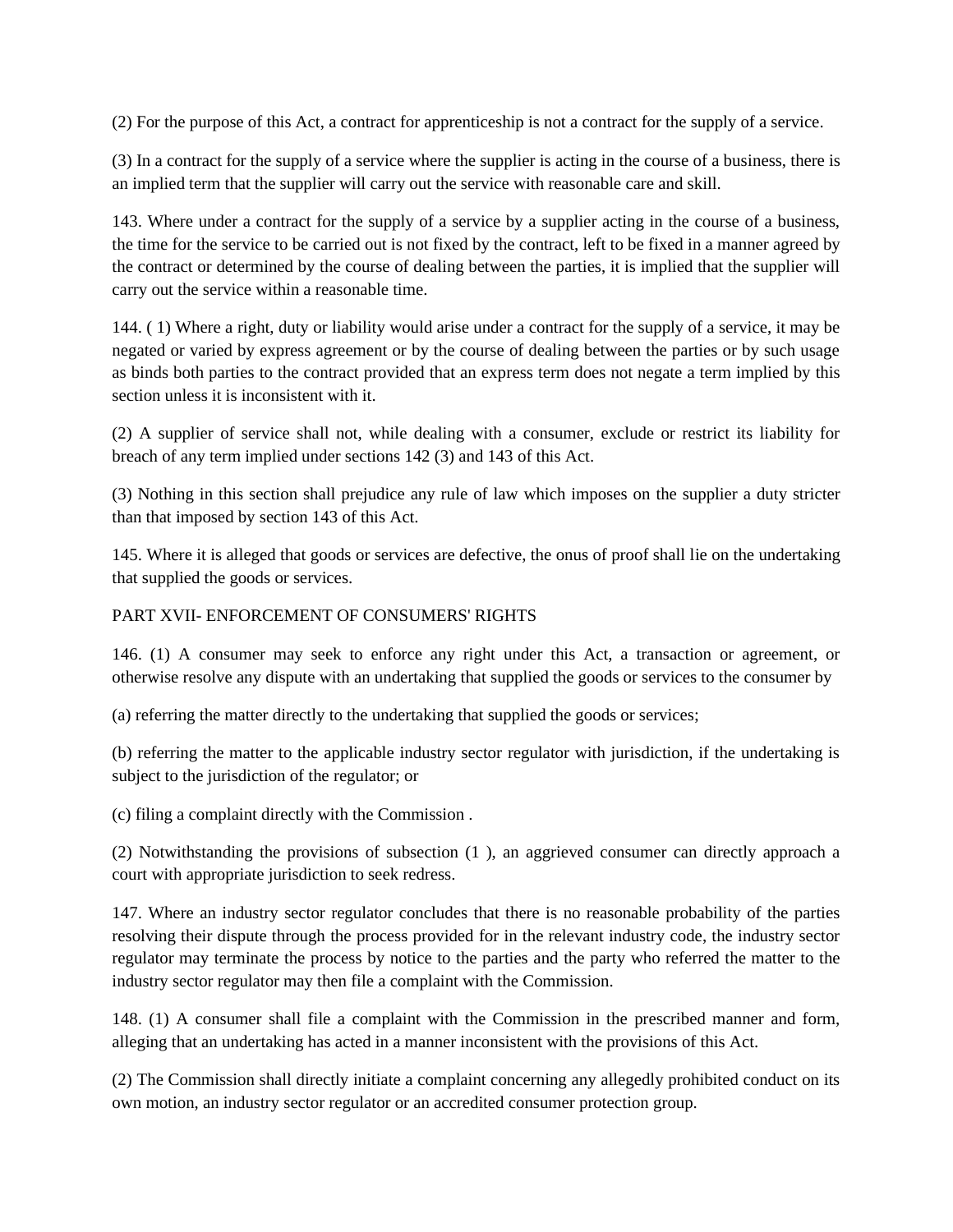(3) Upon initiating or receiving a complaint under this Act, the Commission may

(a) issue a notice of non-referral to the complainant in the prescribed form, if the complaint appears to be frivolous or vexatious or does not allege any fact which would constitute grounds for a remedy under this Act;

(b) refer the complaint to an industry sector regulator with jurisdiction over the matter for investigation or resolution; or

(c) direct an inspector to investigate the complaint as quickly as practicable.

(4) At any time during investigation, the Commission may designate one or more persons to assist the inspector conducting the investigation.

(5) After receiving a report of an investigation into a complaint, the Commission shall

(a) 1ssue a notice of non-referral to the complainant m the prescribed form;

(b) make an order; or

(c) issue a compliance notice.

149. (1) Where a matter has been investigated by the Commission, and the Commission and the respondent agree on the proposed terms of an appropriate order, the agreed terms shall be made on the order of the Commission.

(2) The Commission may, if it deems fit, register the order in a court of competent jurisdiction and the court, without hearing any evidence, may confirm that agreement as a consent order.

(3) An order of the Commission or a consent order confirmed pursuant to the provision of this section may include an award of damages to the complainant.

150. (1) The Commission may issue a compliance notice in the prescribed form to an undertaking or association of undertakings whom the Commission on reasonable grounds believes has engaged in prohibited conduct, provided that before issuing a notice to a member of a regulated industry, the Commission shall consult the industry sector regulator that issued a license to that regulated entity.

(2) A compliance notice shall set out

(a) the undertaking or association of undertakings to whom the notice applies;

(b) the provisions of this Act that have not been complied with;

(c) details of the nature and extent of the non-compliance;

(d) steps that are required to be taken and the period within which those steps shall be taken; and

(e) the penalty that may be imposed under this Act if those steps are not taken.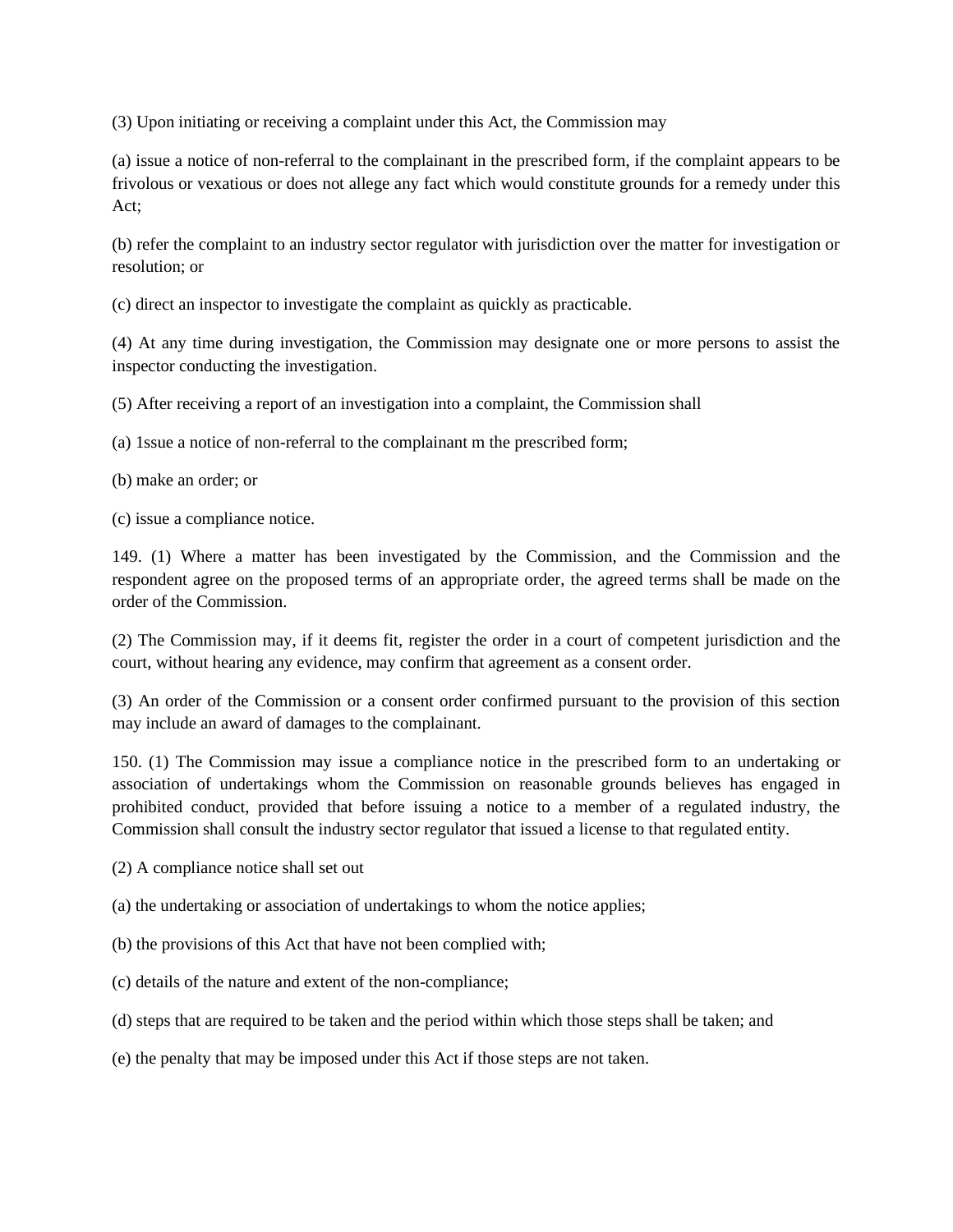(3) A compliance notice issued pursuant under this section remains in force until it is set aside by a court, or until the Commission issues a compliance certificate upon being satisfied that there has been sufficient compliance with the compliance notice.

(4) If an undertaking or association of undertakings to whom a compliance notice has been issued fails to comply with the notice, the Commission shall

(a) shut down or close any premises from which the notice continues to be breached until the breach or non-compliance is remedied;

(b) impose the appropriate administrative fine; or

(c) refer the matter to a court of competent jurisdiction for prosecution.

151. (1) The Commission may collaborate with, facilitate, or otherwise support any of the following activities carried out by a consumer protection group

(a) consumer advice and education activities and publications;

(b) research, market monitoring, surveillance and reporting;

(c) promotion of consumers' rights and advocacy of consumers' interests

(d) representation of consumers, either specifically or generally, in court;

(e) alternative dispute resolution through mediation or conciliation; and

(f) participation in national and international associations, conferences or forums concerned with consumer protection matters.

(2) An accredited consumer protection group may

(a) commence or undertake any act to protect the interests of a consumer individually, or of consumers collectively, in any matter or before any forum contemplated in this Act; and

(b) intervene in any matter before any forum contemplated in this Act, if the interests of consumers represented by that group are not otherwise adequately represented in that forum.

(3) In addition to any other authority set out in this Act, an accredited consumer protection group may direct a generally stated concern or complaint to the Commission in respect of any matter within the purpose of this Act.

( 4) The Commission may accredit a consumer protection group if that group

(a) functions predominantly to promote or represent the interests of all or a specific category of consumers generally;

(b) is committed to achieving the purposes of this Act; and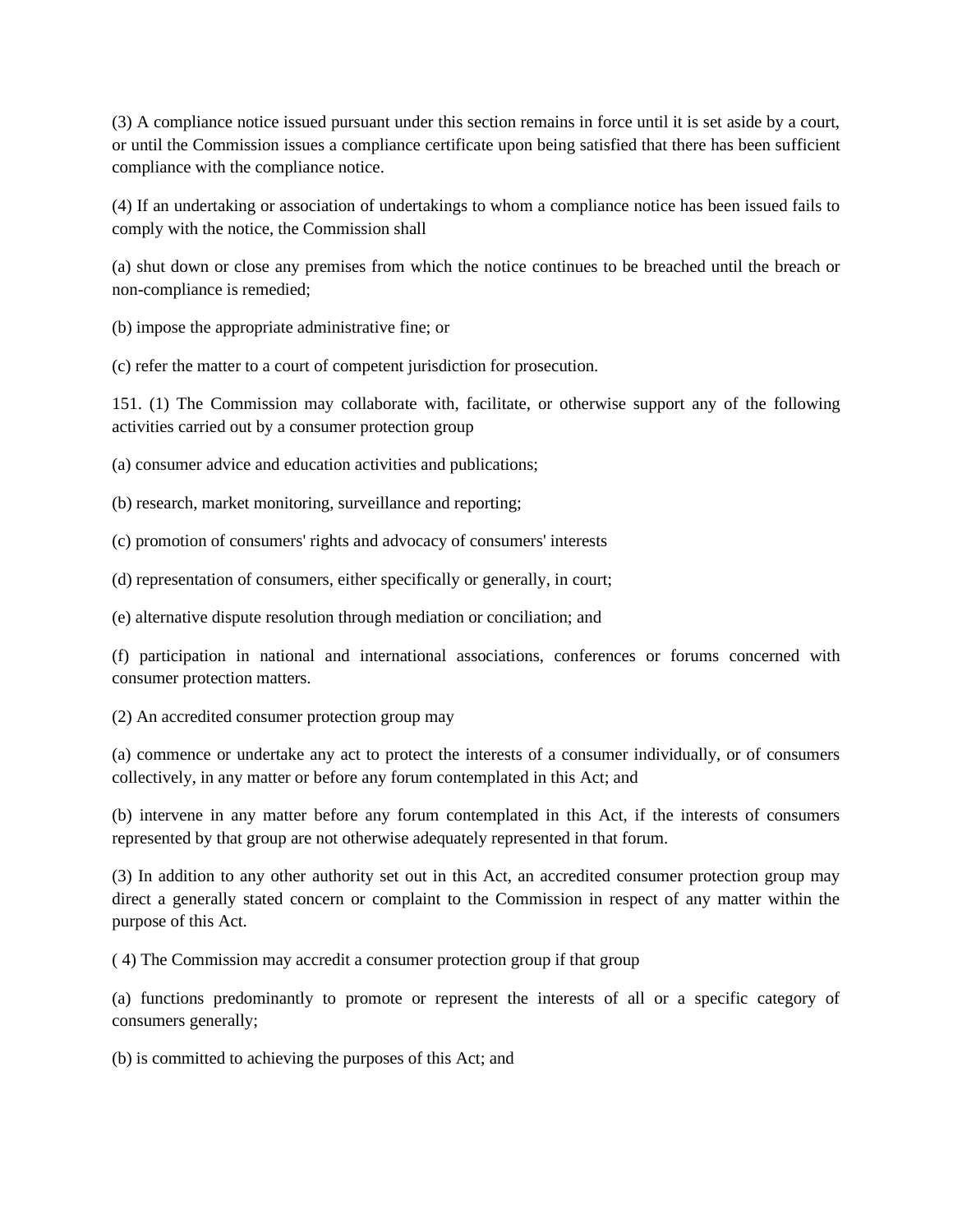(c) engages in, or makes a realistic proposal to engage m, actions to promote and advance the consumers' interests.

(5) The Commission may impose reasonable conditions for the accreditation of a consumer protection group to provide the objectives of this Act and shall monitor the effectiveness of any such accredited consumer protection group and may reasonably require any accredited consumer protection group to provide information necessary for monitoring purposes.

152. Where upon an investigation by the Commission of a complaint by a consumer, it is proved that

(a) the consumer's right has been violated, or

(b) a wrong has been committed by the way of trade,' provision of services, supply of information or advertisement thereby causing injury or loss to the consumer,

the consumer shall in addition to the redress which the Commission may impose, have a right of civil action for compensation or restitution in a court of competent jurisdiction.

153. (1) Where it appears to the Commission that an undertaking has in the course of business persisted in a course of conduct which is detrimental to the interests of consumers, the Commission shall use its best endeavors to obtain from the undertaking concerned a satisfactory written assurance that it will refrain from a continuation of that course of conduct.

(2) Where the Commission is unable to obtain from the undertaking in question the assurance referred to in subsection (1), or if that undertaking has given such assurance and it appears to the Commission or the States office that the undertaking has failed to observe the assurance, the Commission shall cause proceedings to be commenced against such undertaking in a court of competent jurisdiction to refrain the undertaking from continuing that course of conduct.

(3) The Commission may order a temporary closure of any premises or facilities reasonably believed to be carrying on in a manner detrimental to the interest of consumers until the Commission is satisfied otherwise or pending the commencement of action.

154. (1) A court by or before which an undertaking is convicted of an offence under this Act may, in addition to dealing with such undertaking in any other way, make an order requiring the undertaking to pay compensation for any personal injury, loss or damage resulting from that offence of such amount as it may deem fit or as assessed by competent professional authority.

(2) In determining whether to make a compensation order against any undertaking, and in determining the amount to be paid by any undertaking under such an order, the court shall have regard to the means of the undertaking if they appear or are known to the court.

155. Except where otherwise provided for in this Act, any person who contravenes any consumer right commits an offence under this Act and

(a) in the case of a natural person, is liable on conviction to imprisonment for a term not exceeding five years, or to payment of fine not exceeding NIO,OOO,OOO.OO or to both the fine and imprisonment;